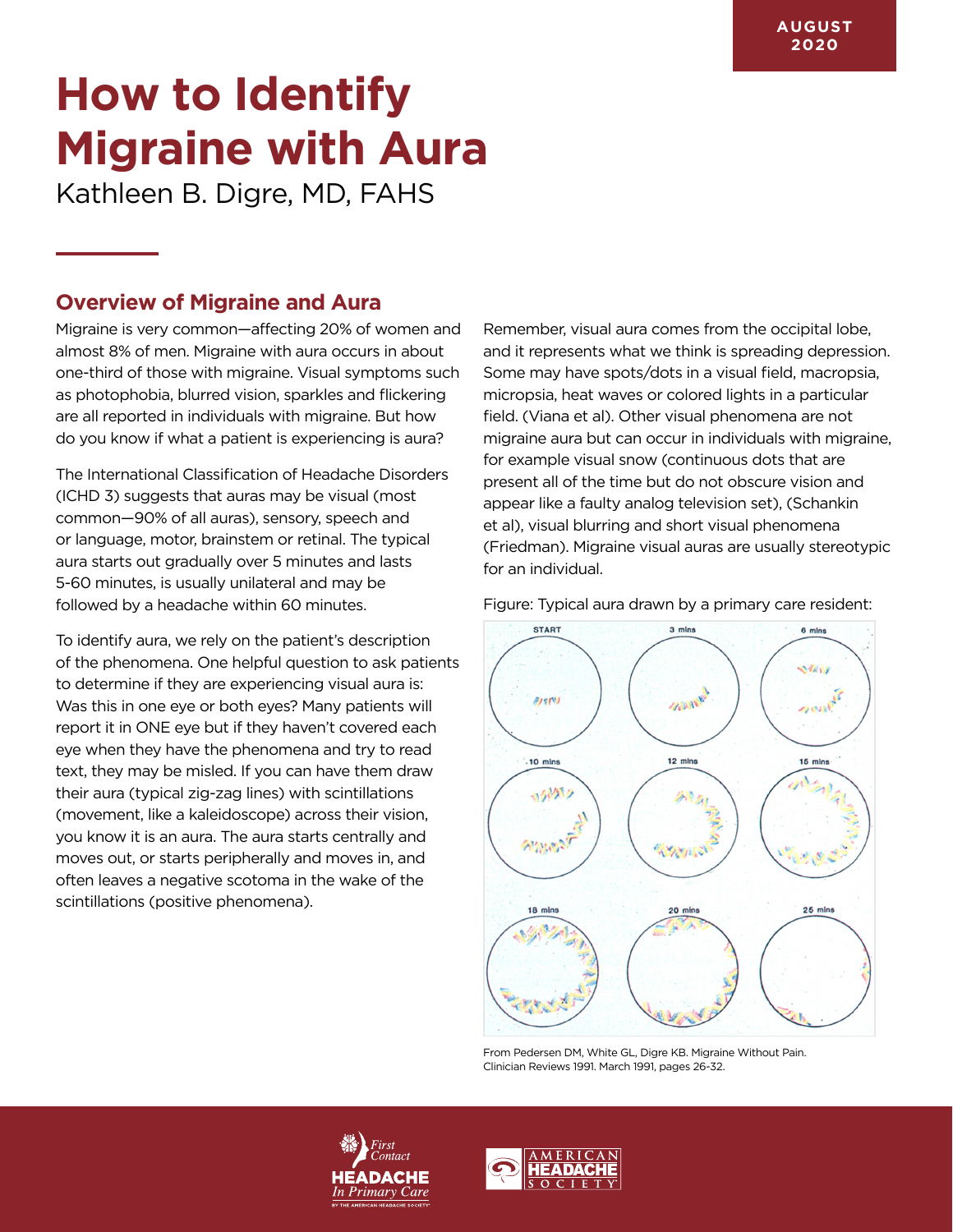

Sometimes visual auras can occur with only a very little headache or no headache at all. We call these aura without headache. This occurs more frequently in individuals with a history of migraine with aura. These occur in almost 40% of those who have migraine with aura. (Shah et al). Often as individuals age, migraine aura without headache may be more frequent.

Can auras last a long time—like over an hour? In rare circumstances, auras can last hours. These are termed "persistent migraine aura." While they are infrequent, these sometimes deserve imaging, since persistent aura can go on for days. The concern, of course, is for migraine infarction, or migrainous stroke, with persistent aura.

The sensory aura is the next most common type of aura and is usually positive. It is described as a pinsand-needles feeling that begins in one part of the body and can move to the face, mouth, tongue and one side of the body. This is often followed by headache.

Even less frequent are aphasic auras. The speech may be garbled or aphasic and can be associated with numbness. Aphasic auras are also followed by migrainous headache.

Migraine auras are usually inherited, so asking about a family history is very helpful.

### **How do I tell the difference between aura and stroke?**

Strokes produce visual, sensory and/or speech symptoms almost instantaneously, and most frequently they are "negative" phenomena—that is, a loss of vision, numbness or weakness. Also with strokes, there is no sense of movement of the phenomena to other parts of the body. They don't progress but are maximal at onset. Strokes usually are continuous and do not remit in one hour. A headache may or may not occur with a stroke. In addition, an aura occurring for the first time after the age of 40, with numerous vascular risk factors such as hypertension, diabetes and hyperlipidemia, should be investigated for transient ischemic attacks. If the visual symptom is ONLY negative (that is, a hemianopic scotoma), the person should be further investigated.

### **How do I tell the difference between amaurosis fugax (transient monocular blindness) and aura?**

The most important thing to ask about is if the visual loss occurred in one eye or both eyes. This can sometimes be very difficult for patients to determine, as stated above. Patients should look at a book, for example, and see if they can read the print with the uncovered eye. If not, the phenomenon is occurring in both eyes and is likely an aura. Amaurosis fugax (fleeting blindness) is usually sudden with NO build up or traveling. In other words, the visual loss is sudden and in one eye. Sometimes this blindness is described as a curtain coming down over an eye. There are usually NO positive phenomena, only darkness.